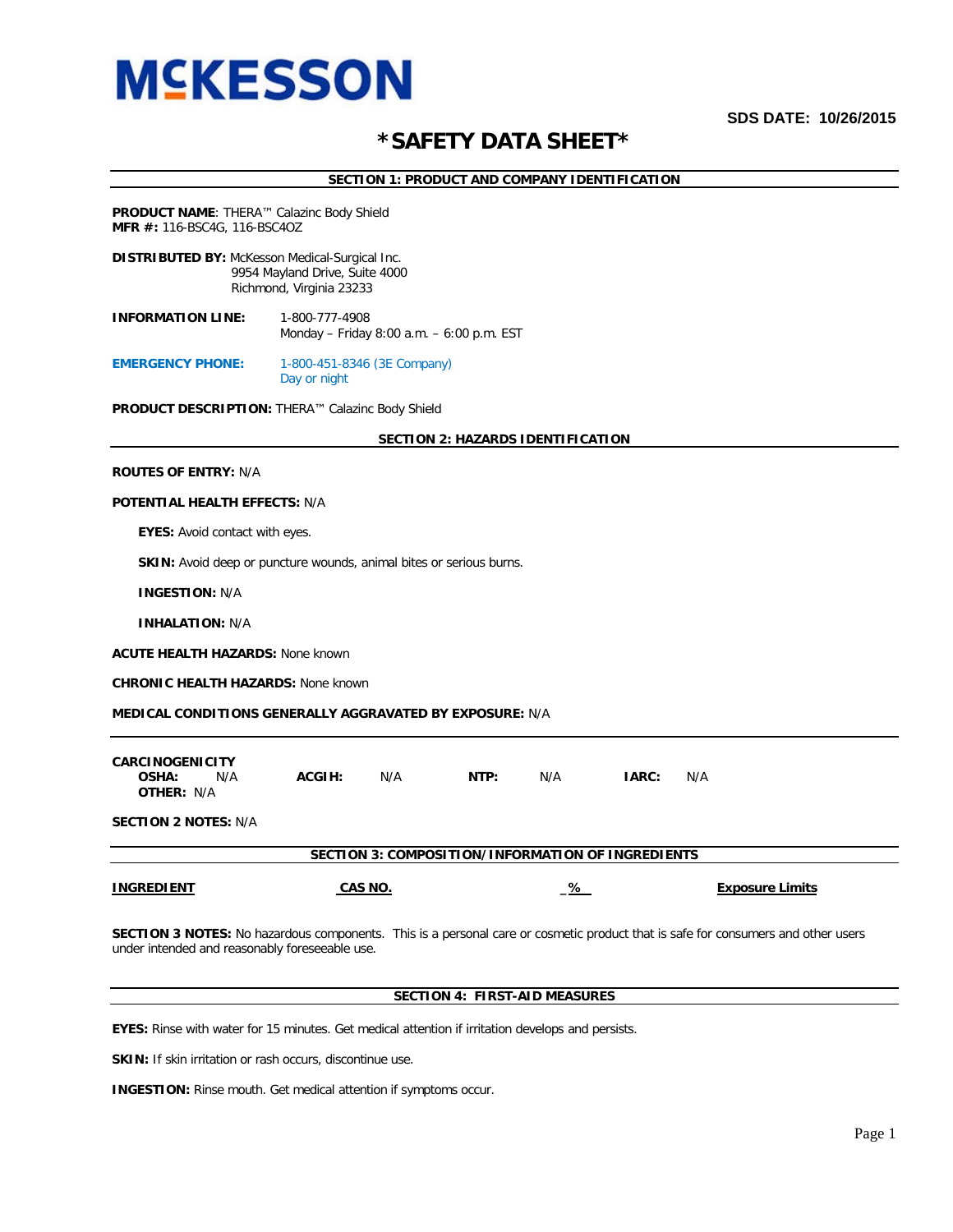**SDS DATE: 10/26/2015** 

**INHALATION:** Under normal conditions of intended use, this material is not expected to be an inhalation hazard.

# **NOTES TO PHYSICIANS OR FIRST AID PROVIDERS:** N/A

**SECTION 4 NOTES:** Show this safety data sheet to the doctor in attendance.

**SECTION 5: FIRE-FIGHTING MEASURES**

**FLAMMABLE LIMITS IN AIR, UPPER:** N/A<br>(% BY VOLUME) LOWER: N/A **(% BY VOLUME)** 

**FLASH POINT:** N/A **METHOD USED:** N/A

# **AUTOIGNITION TEMPERATURE:** N/A

| NFPA HAZARD CLASSIFICATION        |     |               |     |                    |     |                  |     |
|-----------------------------------|-----|---------------|-----|--------------------|-----|------------------|-----|
| <b>HEALTH:</b>                    | N/A | FLAMMABILITY: | N/A | <b>REACTIVITY:</b> | N/A | OTHER:           | N/A |
|                                   |     |               |     |                    |     |                  |     |
| <b>HMIS HAZARD CLASSIFICATION</b> |     |               |     |                    |     |                  |     |
| <b>HEALTH:</b>                    | N/A | FLAMMABILITY: | N/A | <b>REACTIVITY:</b> | N/A | <b>PERSONAL:</b> | N/A |
|                                   |     |               |     |                    |     |                  |     |

**EXTINGUISHING MEDIA:** Water fog, foam, dry chemical powder, carbon dioxide (CO2).

**SPECIAL FIRE FIGHTING PROCEDURES:** Do not use water jet as an extinguisher, as this will spread the fire. Use standard firefighting procedures and consider the hazards of other involved materials. During fire, gases hazardous to health may be formed.

**UNUSUAL FIRE AND EXPLOSION HAZARDS:** No unusual fire or explosion hazards noted.

# **HAZARDOUS DECOMPOSITION PRODUCTS:** N/A

**SECTION 5 NOTES:** Self-contained breathing apparatus and full protective clothing must be worn in case of fire. Firefighters should wear full protective clothing including self-contained breathing apparatus.

# **SECTION 6: ACCIDENTAL RELEASE MEASURES**

**ACCIDENTAL RELEASE MEASURES:** Keep unnecessary personnel away. In case of spills, beware of slippery floors and surfaces. For personal protection, see section 8 of the SDS.

| <b>SECTION 6 NOTES:</b>                                  |                                                                                                                                                                                                                                                                                                 |
|----------------------------------------------------------|-------------------------------------------------------------------------------------------------------------------------------------------------------------------------------------------------------------------------------------------------------------------------------------------------|
| Methods and materials for<br>containment and cleaning up | This product is miscible in water.                                                                                                                                                                                                                                                              |
| Large Spills:                                            | Stop the flow of material, if this is without risk. Sweep the spilled material, where this is possible.<br>Put spilled powder in container. Flush with plenty of water. Prevent entry into waterways, sewer,<br>basements or confined areas. Following product recovery, flush area with water. |
| <b>Small Spills:</b>                                     | Sweep the spilled material. Clean surface thoroughly to remove residual contamination. Never<br>return spills to original containers for re-use. Collect and dispose of spillage as indicated in section<br>13 of the SDS.                                                                      |
| <b>Environmental precautions</b>                         | No special environmental precautions required.                                                                                                                                                                                                                                                  |
|                                                          |                                                                                                                                                                                                                                                                                                 |

# **SECTION 7: HANDLING AND STORAGE**

**HANDLING:** Avoid contact with eyes. Avoid prolonged exposure.

**STORAGE:** Store in original tightly closed container. Store away from incompatible materials (see Section 10 of the SDS).

# **OTHER PRECAUTIONS:** N/A

**SECTION 7 NOTES:** N/A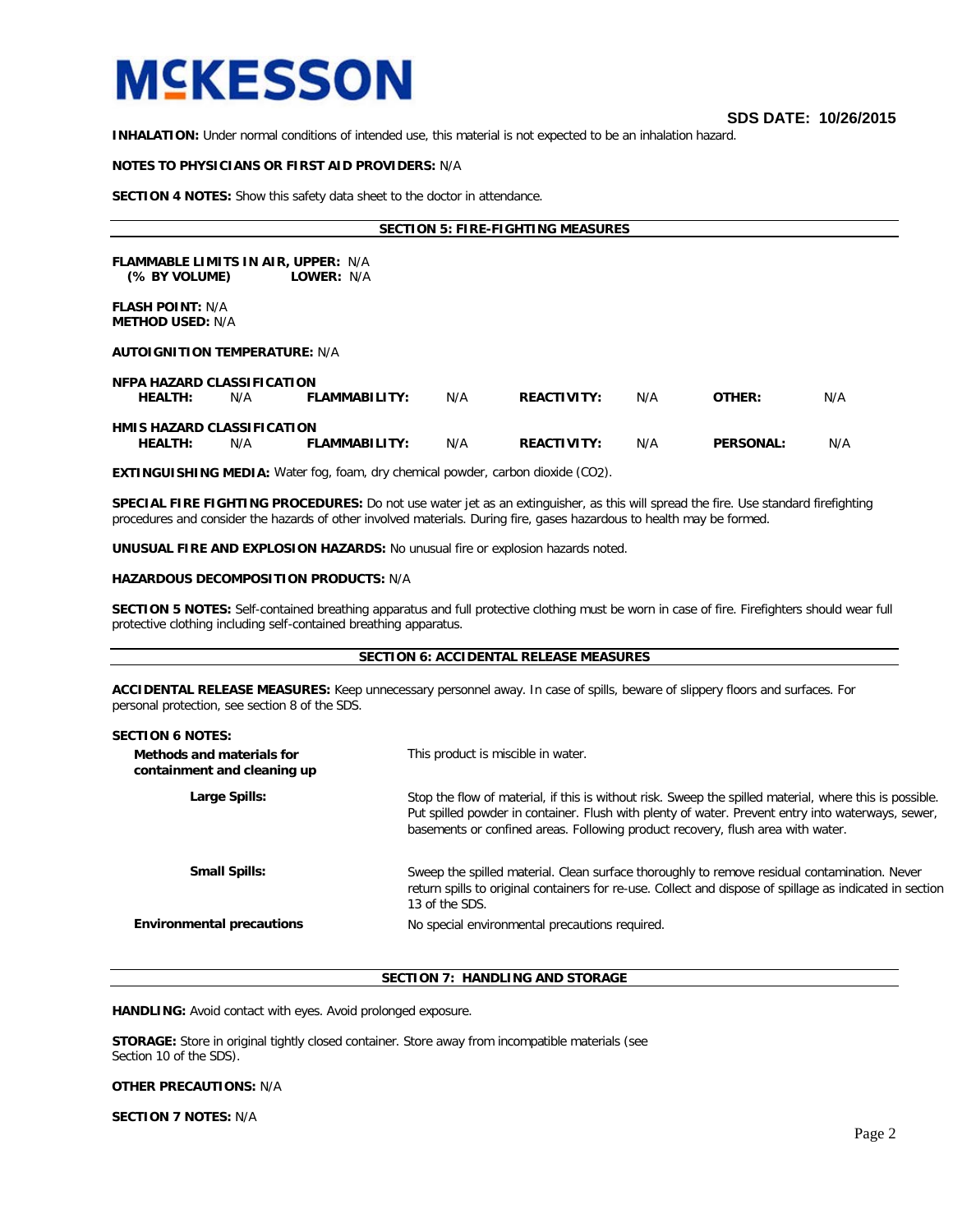# **SDS DATE: 10/26/2015**

# **SECTION 8: EXPOSURE CONTROLS/PERSONAL PROTECTION**

**ENGINEERING CONTROLS:** No special ventilation requirements.

**VENTILATION:** Not applicable

**RESPIRATORY PROTECTION:** Not applicable

**EYE PROTECTION:** Avoid contact with eyes.

**SKIN PROTECTION:** Not normally needed

# **OTHER PROTECTIVE CLOTHING OR EQUIPMENT:** N/A

**WORK HYGIENIC PRACTICES:** keep away from food and drink.

# **EXPOSURE GUIDELINES:**

| Occupational exposure limits   | No exposure limits noted for ingredient(s).                                                |  |  |
|--------------------------------|--------------------------------------------------------------------------------------------|--|--|
| <b>Biological limit values</b> | No biological exposure limits noted for the ingredient(s).                                 |  |  |
| <b>Exposure guidelines</b>     | Occupational Exposure Limits are not relevant to the current physical form of the product. |  |  |

# **SECTION 8 NOTES:** N/A

# **SECTION 9: PHYSICAL AND CHEMICAL PROPERTIES**

**APPEARANCE & ODOR:** Pale pink paste. Sweet floral.

**PHYSICAL STATE:** Paste

**pH AS SUPPLIED:** N/A **pH (Other):** N/A **BOILING POINT:** >98°C **MELTING POINT:** N/A **FREEZING POINT:** N/A **VAPOR PRESSURE (mmHg):** N/A

**DENSITY (lb/gal):** @25C 1.03 – 1.08

**SPECIFIC GRAVITY (H2O = 1):** N/A

# **EVAPORATION RATE:** N/A

**BASIS (=1):** N/A

**SOLUBILITY IN WATER:** Not Soluble

# **PERCENT SOLIDS BY WEIGHT:** N/A

**PERCENT VOLATILE:** N/A  **BY WT**/ N/A **BY VOL @** N/A

# **VOLATILE ORGANIC COMPOUNDS (VOC):** N/A

| <b>WITH WATER:</b>    | N/A | <b>LBS/GAL</b> |
|-----------------------|-----|----------------|
| <b>WITHOUT WATER:</b> | N/A | <b>LBS/GAL</b> |

**MOLECULAR WEIGHT:** N/A

**VISCOSITY:** 250,000 – 500,000 cps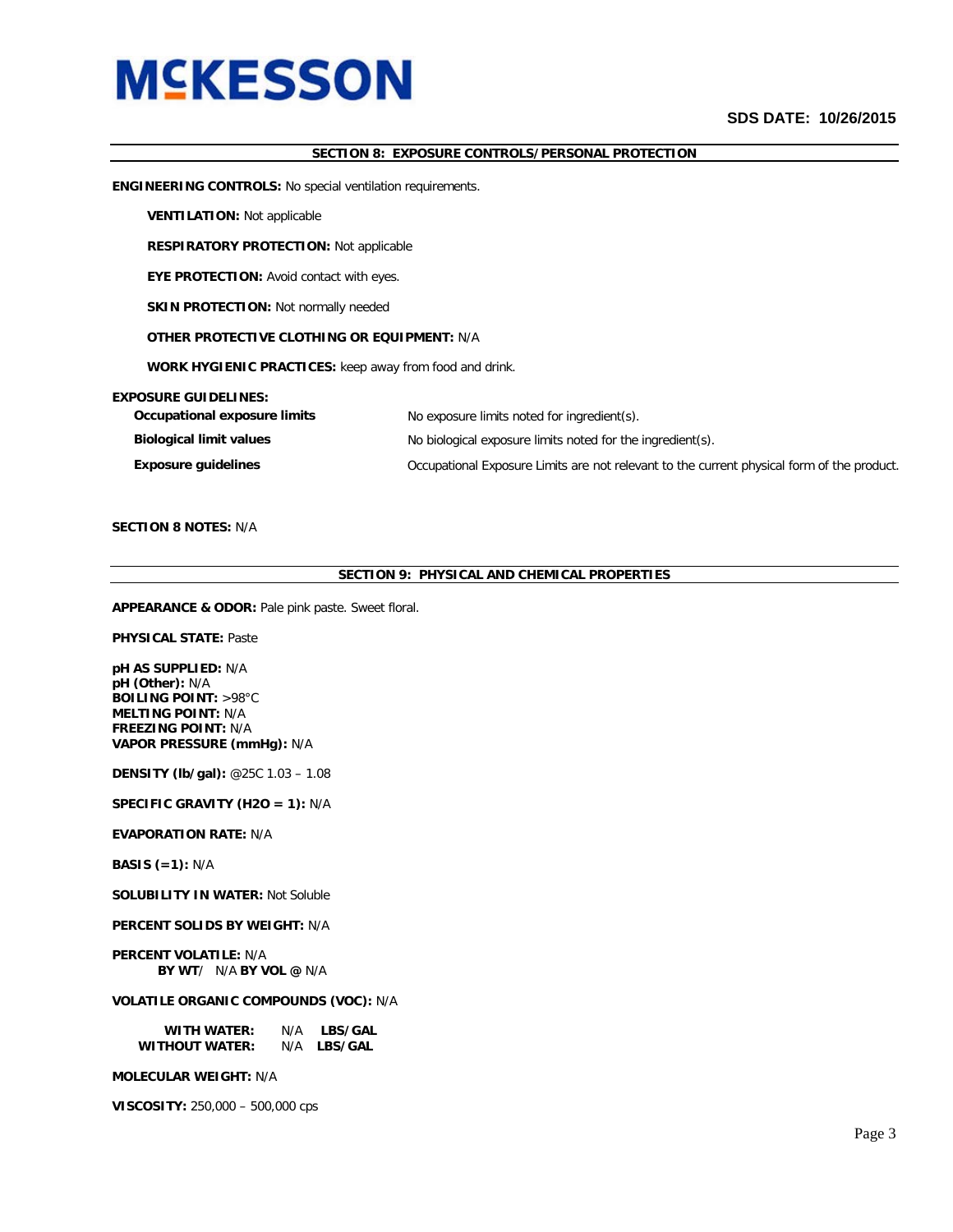

# **SECTION 9 NOTES:** N/A

# **SECTION 10: STABILITY AND REACTIVITY**

# **STABLE UNSTABLE**

**STABILITY:** The product is stable and non-reactive under normal conditions of use, storage and transport. Material is stable under normal conditions. No dangerous reaction known under conditions of normal use.

**CONDITIONS TO AVOID (STABILITY):** Keep out of reach of children.

**INCOMPATIBILITY (MATERIAL TO AVOID):** None known based on information supplied.

**HAZARDOUS DECOMPOSITION OR BY-PRODUCTS:** No hazardous decomposition products are known.

**HAZARDOUS POLYMERIZATION:** N/A

# **CONDITIONS TO AVOID (POLYMERIZATION):** N/A

**SECTION 10 NOTES:** N/A

# **SECTION 11: TOXICOLOGICAL INFORMATION**

# **TOXICOLOGICAL INFORMATION:**

**Information on likely routes of** 

**exposure**

| Ingestion                                                                                                                  | Expected to be a low ingestion hazard.                                          |  |  |
|----------------------------------------------------------------------------------------------------------------------------|---------------------------------------------------------------------------------|--|--|
| <b>Inhalation</b>                                                                                                          | Prolonged inhalation may be harmful.                                            |  |  |
| <b>Skin contact</b>                                                                                                        | Prolonged skin contact may cause temporary irritation.                          |  |  |
| Eye contact                                                                                                                | Direct contact with eyes may cause temporary irritation.                        |  |  |
| Symptoms related to the physical,<br>chemical and toxicological<br>characteristics<br>Information on toxicological effects |                                                                                 |  |  |
| <b>Acute toxicity</b>                                                                                                      | Not available                                                                   |  |  |
| Skin corrosion / irritation                                                                                                | Prolonged skin contact may cause temporary irritation.                          |  |  |
| Serious eye damage / eye<br>irritation                                                                                     | Direct contact with eyes may cause temporary irritation.                        |  |  |
| Respiratory or skin sensitization                                                                                          |                                                                                 |  |  |
| <b>Respiratory sensitization</b>                                                                                           | Not available                                                                   |  |  |
| <b>Skin sensitization</b>                                                                                                  | This product is not expected to cause skin sensitization.                       |  |  |
| Germ cell mutagenicity                                                                                                     | This product is not expected to be mutagenic or Geno toxic.                     |  |  |
| Carcinogenicity                                                                                                            | This product is not considered to be a carcinogen by IARC, ACGIH, NTP, or OSHA. |  |  |
| <b>Reproductive toxicity</b>                                                                                               | This product is not expected to cause reproductive or developmental effects.    |  |  |
| Specific target organ toxicity single                                                                                      | Not classified                                                                  |  |  |
| Specific target organ toxicity repeated                                                                                    | Not classified                                                                  |  |  |
| <b>Aspiration hazard</b>                                                                                                   | Not an aspiration hazard.                                                       |  |  |
| <b>Chronic effects</b>                                                                                                     | None known                                                                      |  |  |

# **SECTION 11 NOTES:** N/A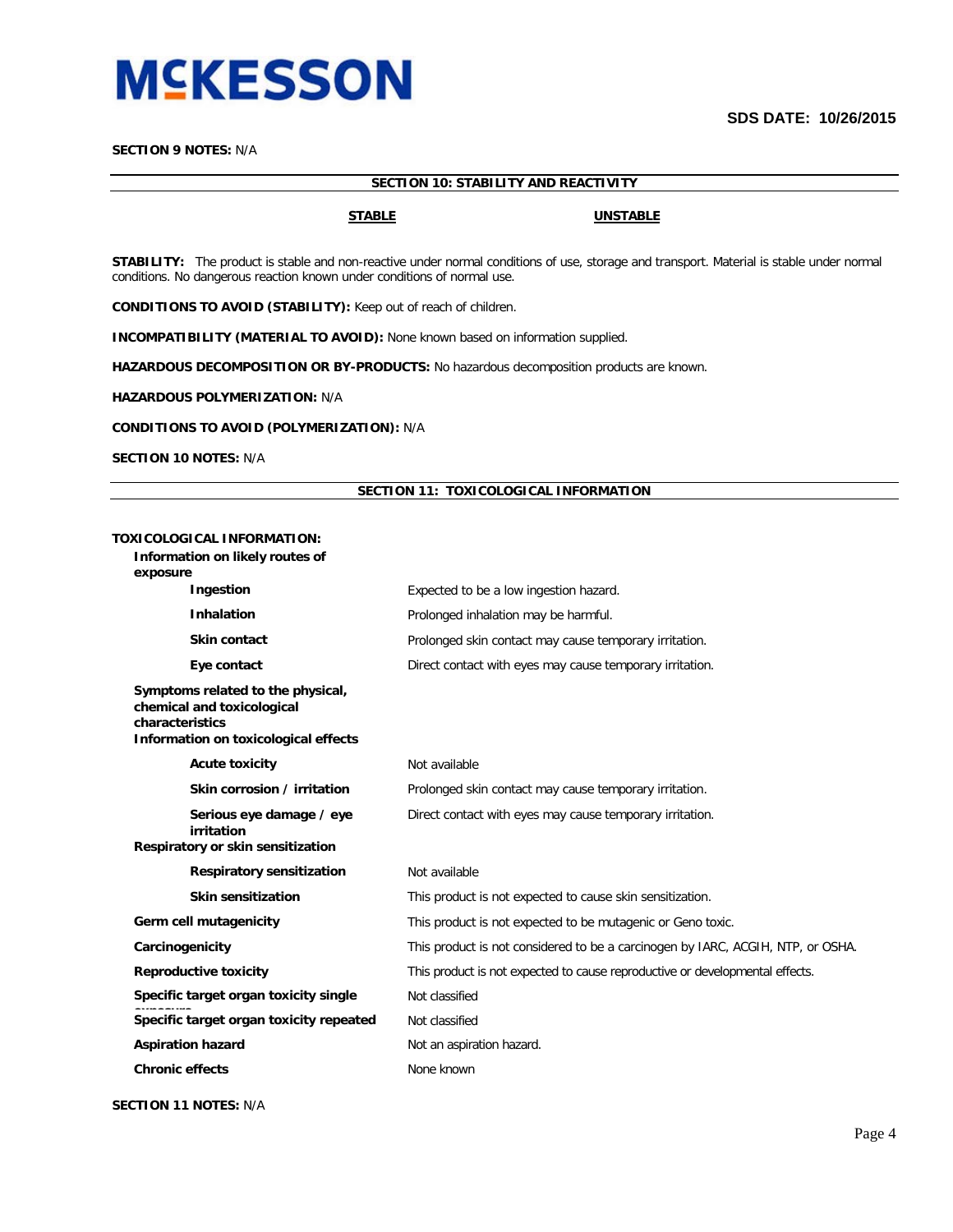# **SDS DATE: 10/26/2015**

# **SECTION 12: ECOLOGICAL INFORMATION**

| <b>ECOLOGICAL INFORMATION:</b> |                                                                                                                                                                                                       |  |  |
|--------------------------------|-------------------------------------------------------------------------------------------------------------------------------------------------------------------------------------------------------|--|--|
| Eco toxicity                   | The product is not classified as environmentally hazardous. However, this does not exclude the<br>possibility that large or frequent spills can have a harmful or damaging effect on the environment. |  |  |
| Persistence and degradability  | No data available on the degradability of this product.                                                                                                                                               |  |  |
| Bio accumulative potential     | No data available.                                                                                                                                                                                    |  |  |
| Mobility in soil               | No data available                                                                                                                                                                                     |  |  |
| Other adverse effects          | No other adverse environmental effects (e.g. ozone depletion, photochemical ozone creation<br>potential, endocrine disruption, global warming potential) are expected from this product.              |  |  |

# **SECTION 12 NOTES:** N/A

L

|                                                          | <b>SECTION 13: DISPOSAL CONSIDERATIONS</b>                                                                                                                                                                             |
|----------------------------------------------------------|------------------------------------------------------------------------------------------------------------------------------------------------------------------------------------------------------------------------|
| <b>WASTE DISPOSAL METHOD:</b> N/A                        |                                                                                                                                                                                                                        |
| <b>RCRA HAZARD CLASS: N/A</b>                            |                                                                                                                                                                                                                        |
| <b>SECTION 13 NOTES:</b><br><b>Disposal instructions</b> | Collect and reclaim or dispose in sealed containers at licensed waste disposal site.                                                                                                                                   |
| Local disposal regulations                               | Dispose in accordance with all applicable state regulations.                                                                                                                                                           |
| Hazardous waste code                                     | The waste code should be assigned in discussion between the user, the producer and the waste<br>disposal company.                                                                                                      |
| Waste from residues / unused<br>products                 | Dispose of in accordance with state regulations. Empty containers or liners may retain<br>some product residues. This material and its container must be disposed of in a safe manner<br>(see: Disposal instructions). |
| Contaminated packaging                                   | Empty containers should be taken to an approved waste handling site for recycling or<br>disposal. Since emptied containers may retain product residue, follow label warnings even after<br>container is emptied.       |

# **SECTION 14: TRANSPORT INFORMATION**

- **U.S. DEPARTMENT OF TRANSPORTATION PROPER SHIPPING NAME:** N/A  **HAZARD CLASS:** N/A  **DOT SHIPPING ID NUMBER:** N/A  **DOT PACKING GROUP:** N/A  **DOT HAZARD CLASS:** N/A  **DOT LABEL STATEMENT:** N/A
- **WATER TRANSPORTATION PROPER SHIPPING NAME:** N/A  **HAZARD CLASS:** N/A  **ID NUMBER:** N/A  **PACKING GROUP:** N/A  **LABEL STATEMENTS:** N/A
- **AIR TRANSPORTATION PROPER SHIPPING NAME:** N/A  **HAZARD CLASS:** N/A  **ID NUMBER:** N/A